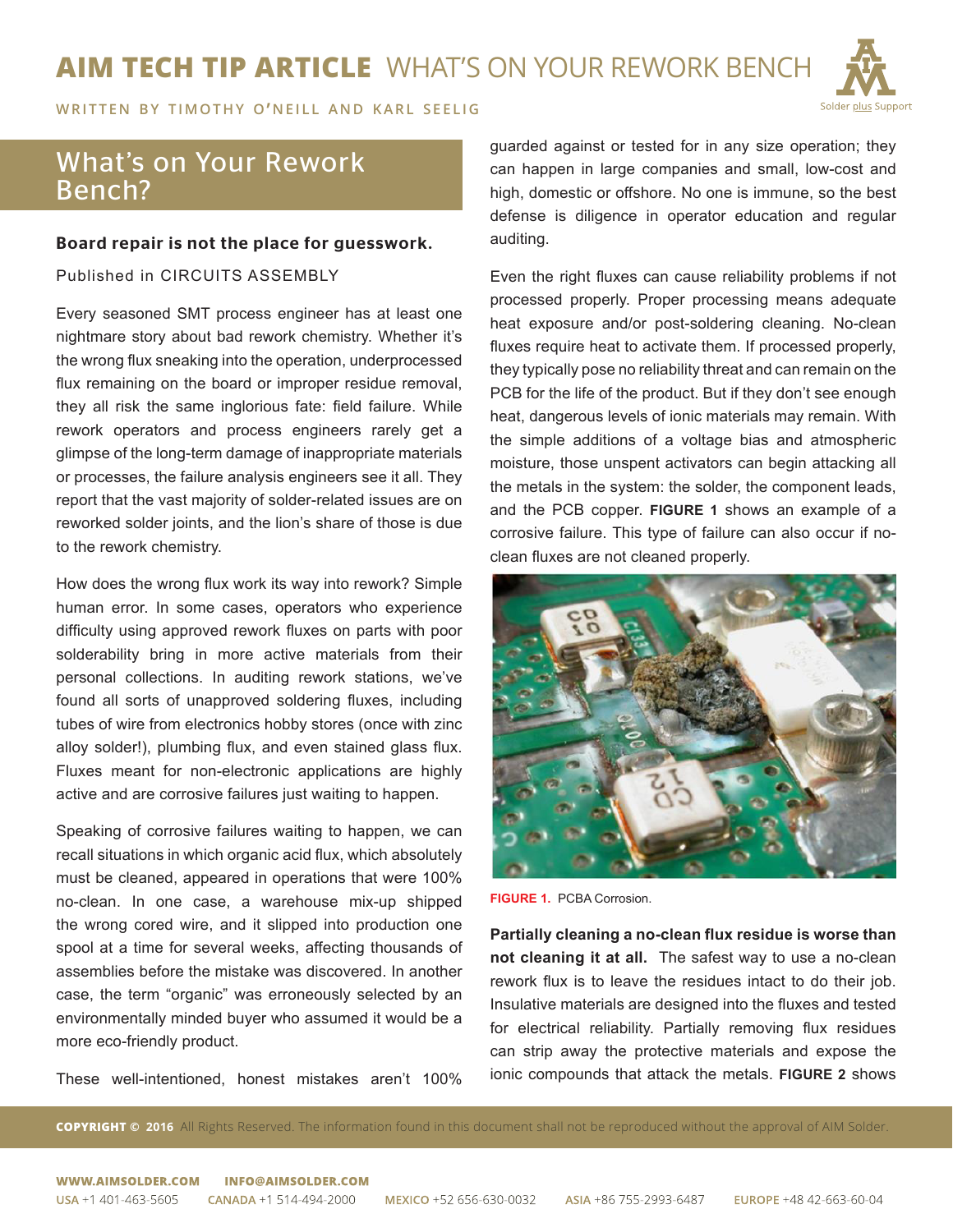

the white, powdery "puddle" left behind after incomplete cleaning and/or rinsing.



**FIGURE 2.** Incomplete flux residue removal.

If cleaning is necessary, solvent choice is critical. IPA is one of the most common – and most ineffective – cleaning solvents. Depending on the flux chemistry, IPA is one of those solvents that may only partially dissolve the residues. Solvents that are specifically designed to dissolve flux are a much better choice than IPA, although IPA does serve as a good rinse agent and dries faster than deionized water.



FIGURE 3. Reaction from mismatched rework flux and cleaning solvent combination.

In any cleaning operation, pre- or post-rework, matching the solvent to the soil is critical. **FIGURE 3** shows the visible effects of mismatched solvent and rework flux.

Many one-step flux removal solvents are available that do not require rinsing. These aerosol products are selected based on their chemical compatibility with specific types of flux residues, but a myriad of other factors like safety and process compatibility can drive performance tradeoffs and limit options.

Two rights can make a wrong. Even fluxes that are considered "safe" individually can cause reliability problems if they are used in the wrong combinations. Chemical incompatibilities between the ingredients of two or more different flux formulations can cause problems ranging from simple, harmless greening to complete, catastrophic failure.

Most rework fluxes are purchased from the same supplier as the primary attach fluxes, and many common combinations are pretested for compatibility by their supplier. But if the supplier hasn't tested the specific combination, or if the primary attach and rework fluxes are from different suppliers, they should be tested together.

An ounce of prevention is worth a pound of cure**.** How does a process engineer prevent rework chemistry-related field failures?

 $\odot$  **Audit rework areas regularly.** Look on the bench tops, in the drawers, and in the cabinets of any area that has rework equipment, including warranty repair and electrical test areas that use "touch up" irons.

 $\odot$  **Learn from the operators.** They'll be happy to point out components with solderability problems, ineffective chemistries or tools on their benches, and some of the "tricks" they use to meet workmanship standards when reworking difficult solder joints.

 $\odot$  Provide a "special reserve" flux. As components age, their solderability declines, even in climate controlled storage. Identify a stronger rework flux that still meets reliability requirements and keep it with the area

**COPYRIGHT © 2016** All Rights Reserved. The information found in this document shall not be reproduced without the approval of AIM Solder.

WWW.AIMSOLDER.COM INFO@AIMSOLDER.COM USA +1 401-463-5605 CANADA +1 514-494-2000

ASIA +86 755-2993-6487